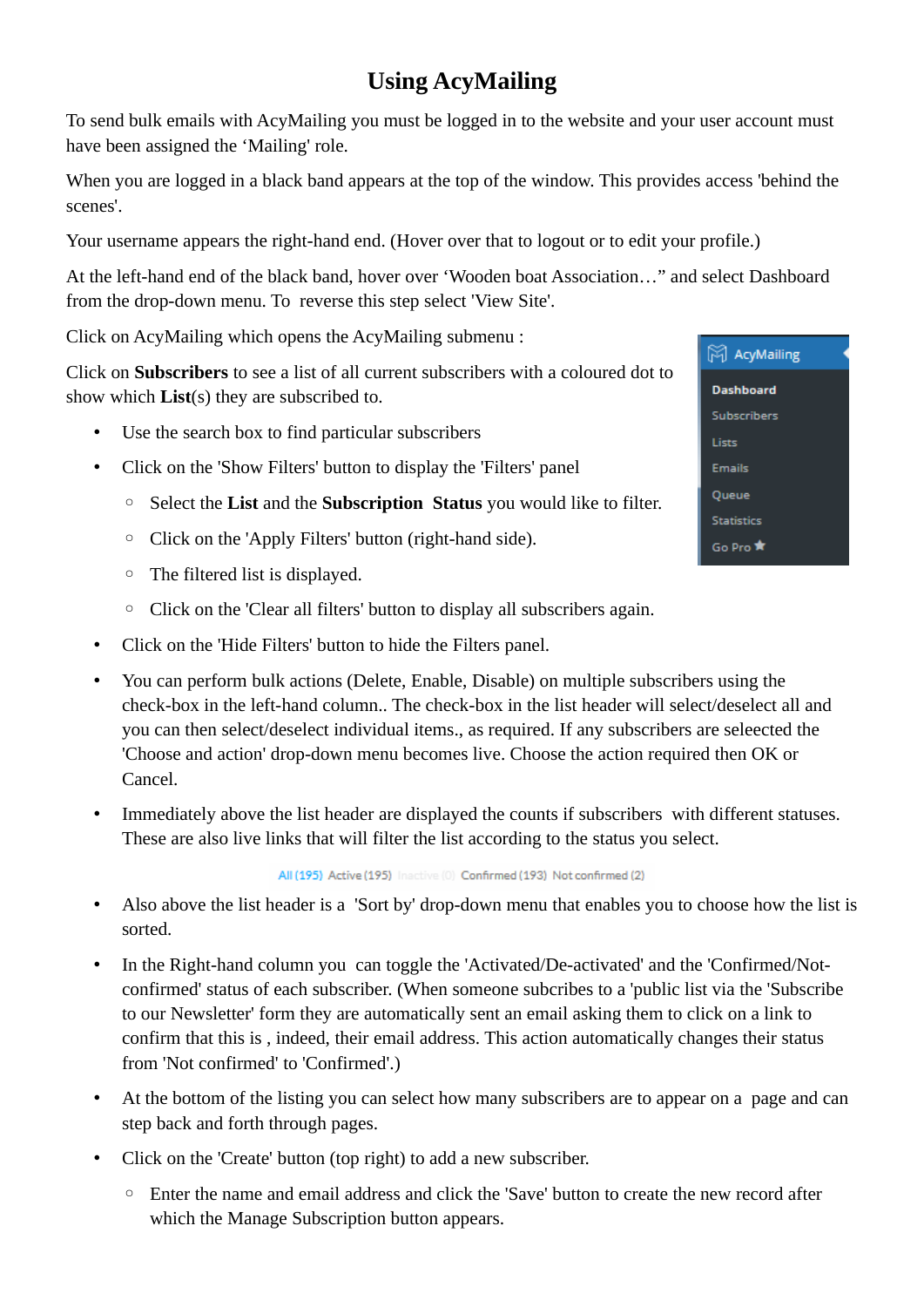- Click on 'Manage Subscription', select the lists the subscriber is to be subscribed to and click the 'Confirm' button at the bottom.
- The selected lists will then appear in the Lists panel at the bottom of the screen.
- Click the 'Save and exit' button to return to the subscribers' listing.

# **Lists**

Click on **Lists** in the AcyMailing sub-menu to see a listing of all mailing lists. This listing operates in the same way as the Subscribers listing. Details are:

- The columns show the number of subcribers in each list by Subscribed, Not confirmed, Unsubscribed, Inactive
- The Status column at the right includes a 'visibility' setting to control whether any list can be made available to external public subscriber.
- Each list is automatically assigned a coloured dot so that you can easily see which lists any individual is subscribed to. You should ensure that the colours are clearly differentaied by opening the List record and using the colour picker to choose a distinctive colour for each list.

## **Emails**

Click on **Emails** in the AcyMailing sub-menu to see a listing of all past mailing campaigns (unless they have been deleted). This listing operates in the same way as Subscribers and Lists. Details are:

- The 'Choose an action' menu includes the option to duplicate one or more selected mailing campaigns
- The 'Status' column shows, for each mailing campaign, the number of reecipients it was sent to.
- The 'Open' column shows, for each campaign, the precentage of these emails that were opened by the recipient.
- The 'Click' column shows, for each campaign, the percentage that were 'clicked through' (i.e. the recipient click a link within the email).
- To open the email to review details click on the campaign name.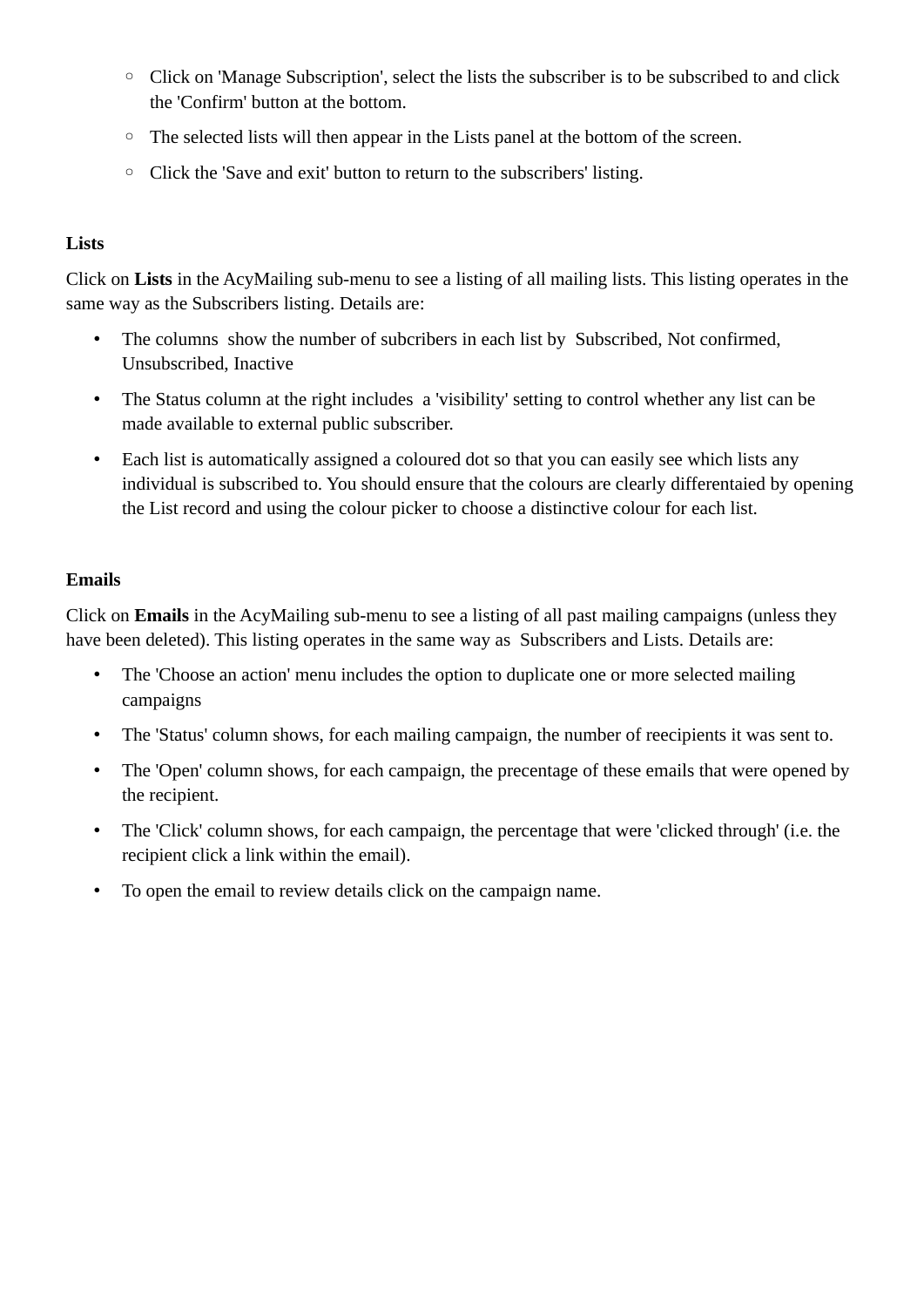There are two ways to create a new maioing campaign: Duplicate a previous campaign and edit the details or start from scratch.

## **A. Start from Scratch**

In AcyMailing > Emails click on the 'Create' button at the top right.

Select 'Classic Campaign' then click on the 'Create' button at the centre bottom.

Select the required template which is then applied to the editor window.

| c | Preview $\Box$ $\Box$                                                                              |  |
|---|----------------------------------------------------------------------------------------------------|--|
|   | <b>Paragraph</b><br>Helvetica<br>12px<br>٠<br>۰<br>۰                                               |  |
|   | ■ · IE · Line Height · 田·<br><b>B</b> <i>I</i> <u>U</u><br>$\mathbf{S}$<br>I.<br>恣<br>$\circ$<br>A |  |
|   | <b>WOODEN BOAT</b><br>Association of Queensland                                                    |  |
|   | Dear John Tennock X<br>Body text goes here                                                         |  |
|   | -----------<br>Unsubscribe X                                                                       |  |
|   | Buit with [ Acy Mailing                                                                            |  |

The editor window consists of five vertically stacked 'blocks'. These are utlined in blue when you hover over them. The standard WBAQ template sets these up as: The Banner, The Salutation, The Body Text, A Spacer block, The Unsubscribe block.

Across the top of the header are several tools: Undo/Redo, Preview (desktop or mobile), Cancel, and Apply. Use apply to save your work.

Click in the Body Text block and a standard set of formatting and editing tools appears.

Replace the placeholder text with the message you wish to send. If you copy/paste from another document it is best to Paste into an basic text editor like Windows Notepad to strip out potentially incompatible formatting.

Click on the Apply button when finished. Your work is saved and the editor window is closed. To reopen it click on the 'Edir email' button.

With the editor window closed view the 'AcyMailing > Emails > New campaign window. Note that, across the top are the six stages of preparing and sending a mailing campaigns . These are:

## **Choose template > Edit email > Recipients > Send settings > Tests > Summary**

We will follow these in order. To progress from one stage to the next, click on Save & continue.

#### **1. Edit email**

As well as editing the email content as described above it is necessary to enter a campaign name (used to identify this campaign in the Emails listing) and the Email Subject (which appears in the subject line of the email when received by the recipient. You can also select one or more attachments but these should be as few and as small as possible.

Click Save & continue